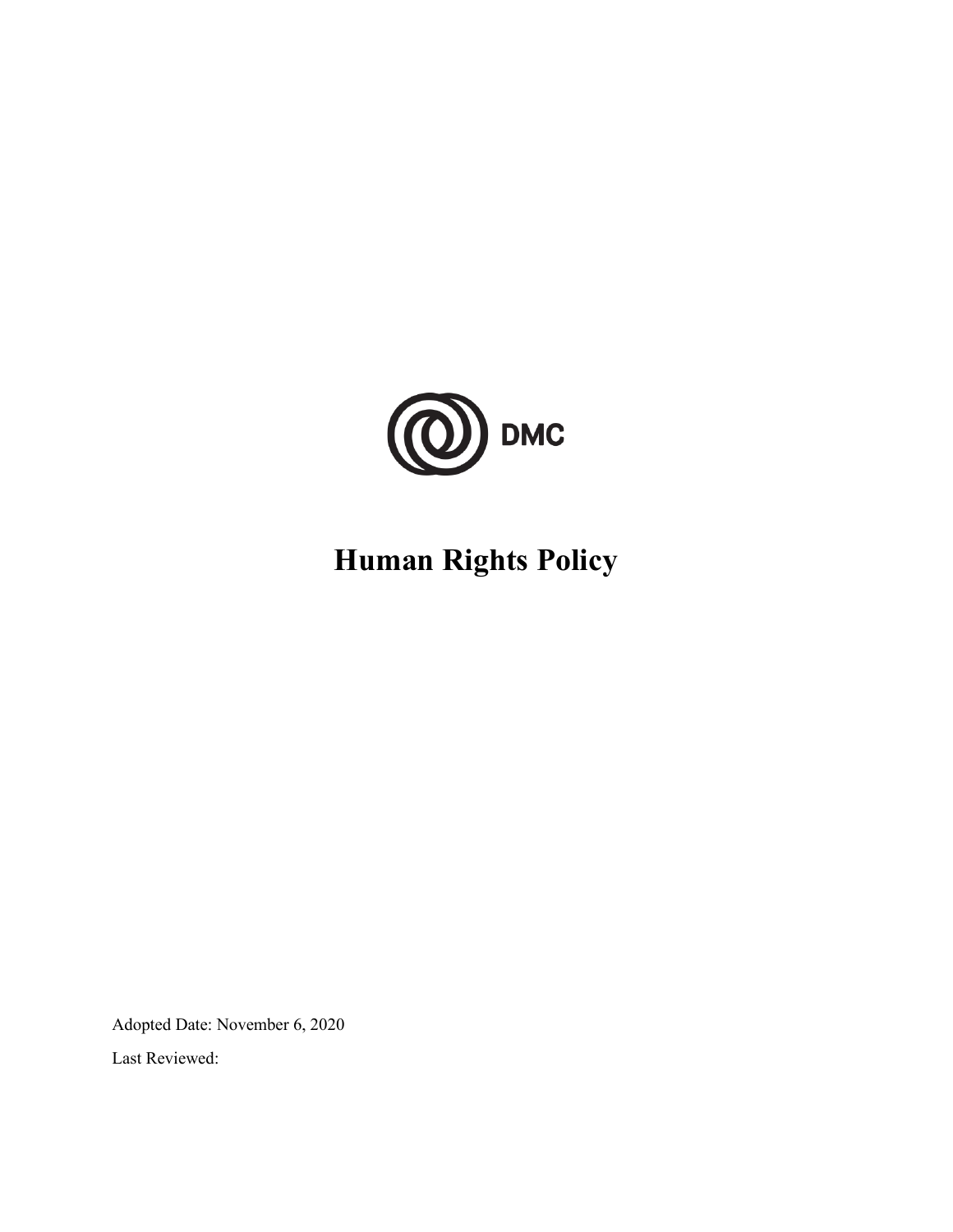# **DMC Global Inc.**

# **Human Rights Policy**

DMC is committed to good citizenship, and we believe that engagement with others improves the human condition. For our employees worldwide, DMC strives to assure safe and healthy work environments that respect workers' rights and dignity and are free of discrimination, based on the more stringent of U.S. standards, local standards, or our corporate policies. We support the principles established under the United Nations Universal Declaration of Human Rights and do not condone or knowingly conduct business with any individual or company that participates in the exploitation of children (including child labor), physical punishment, forced or prison labor, human trafficking or any other abuse of fundamental human rights. We expect our business partners to be committed to these standards as well. DMC recognizes its responsibility to respect human rights and avoid complicity in human rights abuses.

### **Our Efforts to Support Human Rights:**

#### **Employees, Agents and Contractors**

Our Code of Ethics and Business Conduct applies to all employees, agents and contractors. It summarizes our commitment to business ethics and human rights, particularly:

- embracing an inclusive work environment free of unlawful discrimination, harassment and any behavior that creates a hostile or intimidating work environment
- ensuring a work environment free from violence and threats of violence
- working safely and protecting the environment
- prohibiting corruption and bribery
- confidential reporting of concerns or violations

### **Freedom of Association and Right to Collective Bargaining**

We recognize and respects our employees' right to join associations and choose representative organizations for the purpose of engaging in collective bargaining in a manner consistent with applicable laws, rules and regulations as well as local customs as appropriate.

### **Policy Against Forced or Compulsory Labor**

DMC does not utilize forced or compulsory labor. We recruit our employees and provide working conditions, including payment of wages and benefits that comply with applicable laws and regulations.

### **Policy Against Child Labor**

Throughout our worldwide operations, we prohibit the use of children in our workforce. All DMC employees are at or above the legal employment age in the country of their employment.

### **Health, Safety and Security**

At DMC, we strive to provide a safe and healthy work environment. Our operations, which involve the use of explosives and sale of explosive devices and equipment, demand an unwavering emphasis on employee health, safety and security and the preservation of the safe environment in which our employees work. DMC maintains strict safety and security policies and protocols that include employee training and audit processes.